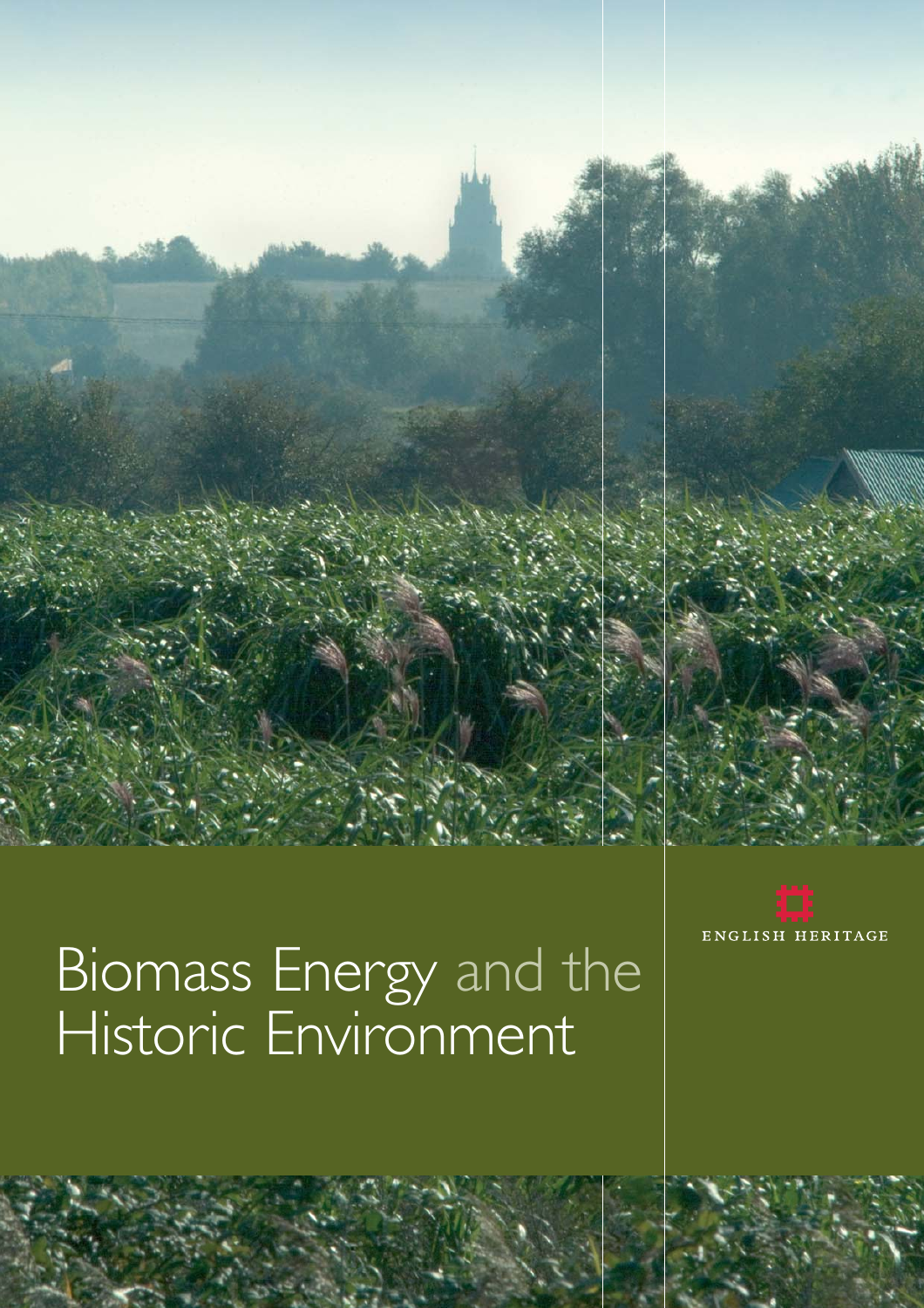English Heritage is the Government's adviser on the historic environment. Central to our role is the advice we give to local planning authorities and government departments on development proposals affecting historic buildings, sites and areas, archaeology on land and underwater, designed landscapes and the historic aspects of the landscape as a whole.We also manage an estate of over 400 historic properties open to the public.

This guidance is intended for developers of biomass energy projects which may affect any of these aspects of the historic environment. It is also aimed at those, including local authority planners and their historic environment advisers, involved in strategic planning for renewable energy, in the determination of project specific applications, and in the grant-aiding of new projects.

Alongside this guidance on biomass energy, English Heritage has also produced guidance on climate change and other renewable energy technologies and the historic environment.This is available at the Historic Environment – Local Management website: www.helm.org.uk/climatechange.

# CLIMATE CHANGE AND RENEWABLE ENERGY

The Earth's climate is changing.The average global temperature has risen by 0.6 degrees Celsius since the beginning of the 20th century, taking the northern hemisphere outside the range of average temperatures it has experienced over the last 1,000 years. Globally, all of the 10 warmest years on record have occurred since the beginning of the 1990s, and the effects of recent warming can be seen in an increased incidence of heat-waves, storminess and flooding, the retreat of glaciers and ice sheets, and altered responses in plants and animals.

Although climate change is a natural and constant process, there is a strong scientific and political consensus, internationally and within the UK, that the current increase in average temperatures results mainly from increasing atmospheric concentrations of carbon dioxide and other greenhouse gases and that these increasing concentrations are the result, in part at least, of human influences.There is also general agreement that average temperatures are likely to rise even faster, particularly in the second half of this century, unless action is taken to limit and reduce greenhouse gas emissions.

Under the terms of the Kyoto Protocol, the UK pledged to reduce greenhouse gas emissions by 12.5 per cent below 1990 levels by 2008-12, with a further undertaking to reduce  $CO<sub>2</sub>$  emissions by 20 per cent by 2010.The European Union has also endorsed the need to reduce carbon dioxide levels in order to limit future temperature rise to 2 degrees Celsius.

Within this framework of international obligations and targets, the Government set out its energy policy, including its policy on renewable energy, in the 2003 Energy White Paper, Our energy future – creating a low carbon economy.The White Paper aims to put the UK on target to cut its carbon dioxide emissions by some 60 per cent by 2050, with real progress made by 2020, while maintaining reliable and competitive energy supplies.

The generation of energy from a variety of renewable sources is intended to make a major contribution to achieving this target, as well as providing a response to the depletion of fossil fuels and the need to promote security of energy supply within the UK.The Government has previously set a target to generate 10 per cent of UK electricity from renewable energy sources by 2010.The White Paper set out the Government's aspiration to double that figure by 2020 and suggested that an even greater proportion of energy requirements would be needed from renewable sources beyond that date.

Cover image: Miscanthus crop with Church of St. Andrew, Sutton in the Isle, Cambridgeshire in the background. Photograph: © English Heritage. Photographer Steve Cole.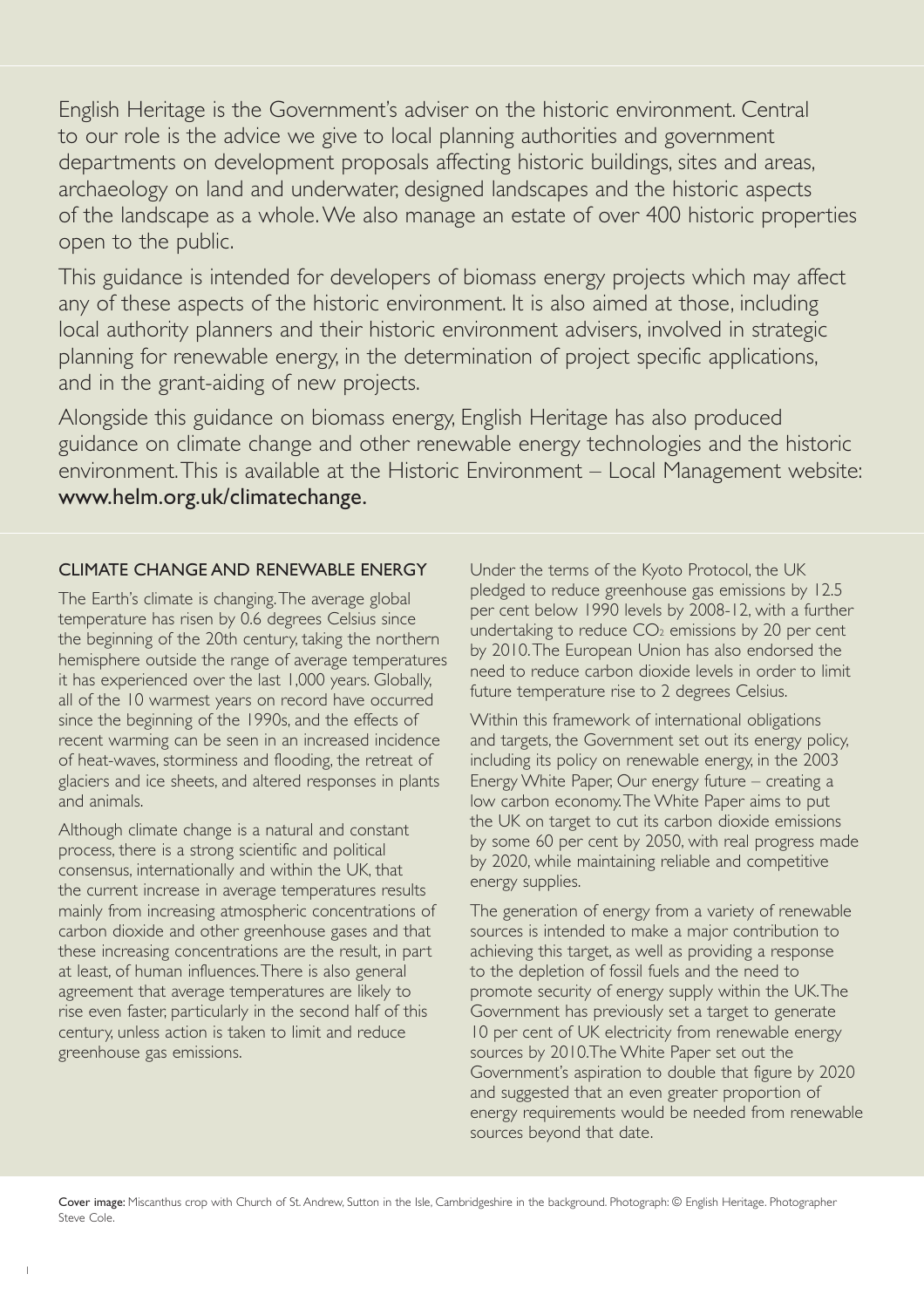# ENGLISH HERITAGE POLICY ON RENEWABLE ENERGY AND THE HISTORIC ENVIRONMENT

On the basis of the most widely accepted predictions, future climate change is likely to be detrimental to the historic environment. Despite the fact that most historic buildings, sites and landscapes have experienced a changing climate in the past, many may be at risk, together with the important contribution they make to the UK economy:

- Rising sea levels will endanger the preservation of historic maritime landscapes, structures, buildings and archaeology.
- Increasing frequency and severity of flooding may damage the historic fabric of towns and cities.
- Higher temperatures, drier summers, changing patterns of vegetation and altered distributions for pests and disease may pose significant challenges for the long-term maintenance of historic landscapes, including designed landscapes.
- Potential increases in rainfall, storminess and weather intensity together with greater risk of ground subsidence may threaten the continued stability and weather resilience of many historic buildings.
- Changes in hydrology and cropping regime and increasing soil erosion as a result of weather extremes may make it more difficult to conserve buried archaeological remains.

Recognising these threats to the historic and natural environments and to our national prosperity, English Heritage welcomes the Government's commitment to reduce the emissions which contribute to global warming.We support measures to reduce fuel consumption, increase energy efficiency and exploit renewable energy sources. In addition, through our own environmental strategy (www.english-heritage. org.uk/sustainabledevelopmentstrategy), we are committed to reducing the environmental impact of our own activities. Nevertheless, we also recognise that some renewable energy technologies have the potential to cause serious damage to irreplaceable historic sites, which are themselves an integral part of the wider environmental and sustainability agenda.

A truly sustainable approach to renewable energy generation needs to secure a balance between the benefits it delivers and the environmental costs it incurs. English Heritage therefore supports an approach to renewable energy generation which:

- acknowledges the need for society to invest in a wide range of renewable energy generation technologies;
- recognises the potential environmental impacts of different technologies, including their implications for the historic environment;
- keeps the balance of environmental benefits and disadvantages of each technology under continual review; and
- continually seeks to limit and mitigate adverse impacts.

English Heritage believes a pro-active and strategic approach to the land-use planning system will maximise the benefits of renewable energy projects, while minimising their adverse effects on the historic environment.This should be achieved by considering the cumulative effects of projects as well as their specific impacts and by ensuring that the implications of renewable energy developments are adequately reflected in national, regional and local planning policy and at all stages of the environmental impact assessment process.

We also believe that high quality design should play a key role in minimising any adverse effects of projects, whether this is directed at the disposition of wind turbines and energy crops in the landscape or the positioning of photo-voltaic cells on historic buildings. Fundamental to achieving high quality design will be a sound understanding of the character and importance of the historic asset involved, whether at the scale of individual buildings and sites or more extensive historic areas and landscapes.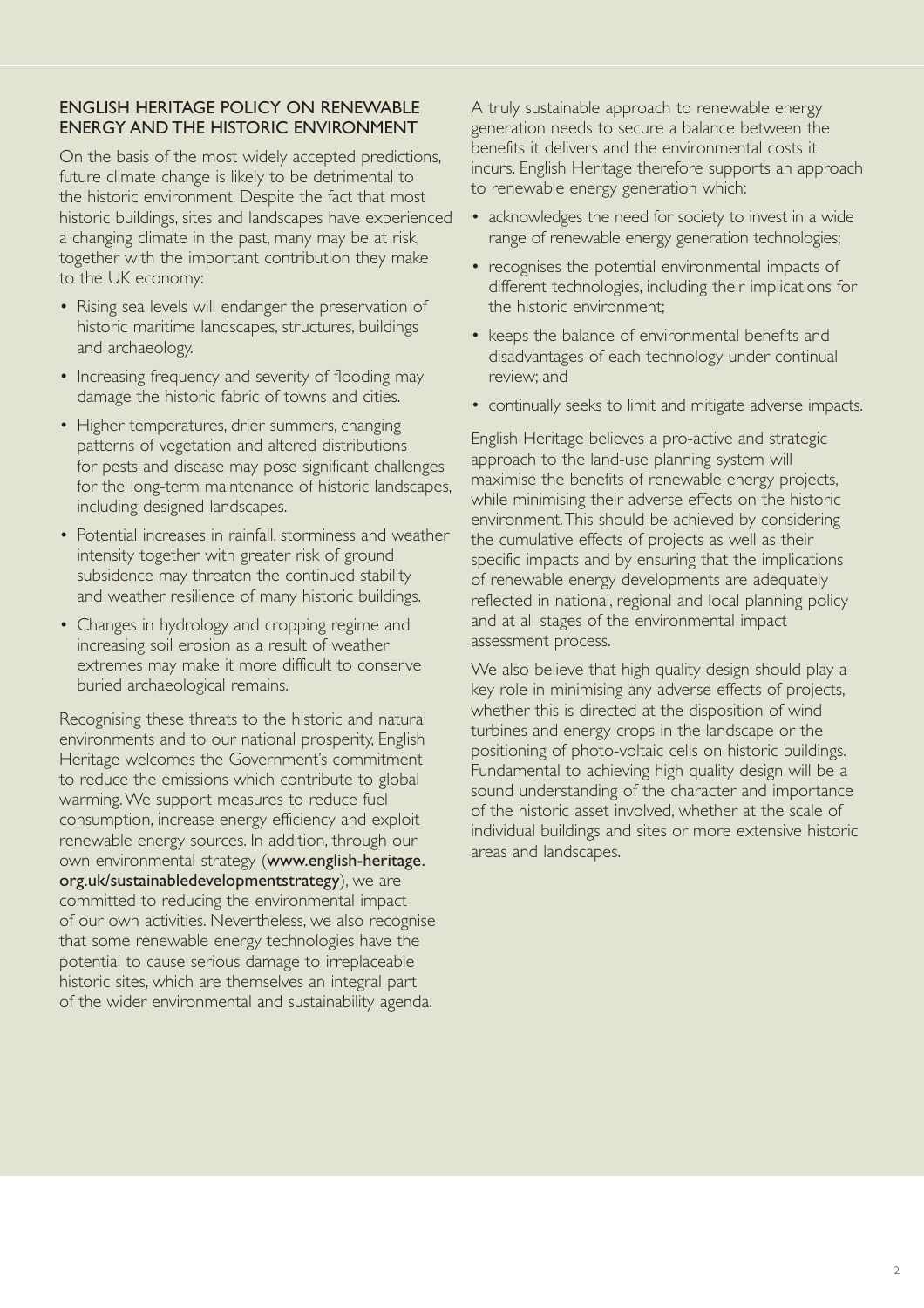#### BIOMASS TECHNOLOGY AND ENERGY CROPS

Biomass is fuel derived from plant material. Although  $CO<sub>2</sub>$  is released into the atmosphere when plant material is burnt, an equivalent amount will have been taken from the atmosphere during growth.The carbon in biomass fuel does not therefore increase atmospheric greenhouse gasses (although its cultivation, transport and combustion do involve some additional emissions) and, when it is used in place of fossil fuels, a net reduction in carbon emissions is achieved. Unlike most other renewable energy sources biomass can be stored and used on demand to give controllable energy. It also offers potential as a source of heat as well as electricity.

Biomass for fuel can be gathered or grown.The principal biomass fuel sources include arisings from forestry and timber processing; biodegradable waste, including municipal and agricultural waste; crop residues, such as straw; and energy crops, which are grown specifically for the purpose of energy generation. Biomass can be burned in suitably adapted traditional coal-fired power stations (so-called "co-firing") or in specialised biomass facilities designed for the production of electricity, heat, or combined heat and power.

In the UK, the exploitation of biomass and energy crops is in its infancy. In 2006 around 4,500 hectares of agricultural land was under energy crop cultivation, although this is likely to increase significantly in 2007. To date, most practical experience had been gained with Short Rotation Coppice (SRC) Willow or, to a lesser extent, Poplar. *Miscanthus* (Elephant Grass) is also being cultivated as an energy crop and consideration is being given to the potential for Short Rotation Forestry (SRF) using native species.

SRC Willow is a perennial crop, harvested rotationally to ensure a constant supply of fuel.The crop is established during the spring by planting around 15,000 cuttings per hectare. A year later these are cut back close to the ground, causing them to form multiple shoots which are allowed to grow for between two and four years. Depending on soil conditions, these may reach 25-50mm in diameter and 3 to 4 metres in length.The shoots are usually harvested during the winter (as chips, billets or whole stems) by cutting them close to ground level.The cut stems regenerate to become the next harvest: a cycle which can be repeated through an expected productive lifespan of 15 to 20 years.There is less long-term experience of

growing *Miscanthus* commercially in the UK.The grass is of tropical origin, but is considered to be commercially viable over a large part of England, except for a few areas of upland. Plants are grown from rhizomes and reach heights of 2.5 to 3.5 metres. Like SRC, *Miscanthus* is perennial and harvested in the winter, but on a one year cycle.The fuel has a similar calorific value per unit weight as wood, but is considered to have a higher yield potential than SRC.

The Defra/DTI Strategy for non-food crops (Defra/DTI 2006a) notes that current funding aims to stimulate the planting of 15,000 hectares of energy crops by the end of 2007.The Government's Biomass Task Force (BMT 2005) has suggested that a total of 1 million hectares of land may be available for non-food crop production in the UK, including energy crops.The Royal Commission on Environmental Pollution (RCEP) has proposed that the UK should be aiming for 1 million hectares of energy crop planting by 2020 (RCEP 2004). Calculating the likely density of energy crop planting within the supply zone of any single generating facility is difficult in the face of variables such as the availability of other sources of biomass fuel. However, RCEP has suggested that generating facilities capable of powering fairly significant conurbations might require planting densities approaching 10% by area, within a 50 km radius supply zone, with the highest planting densities close to the generating facility and its communicating roads.

The benefits of energy crops in terms of reducing carbon emissions and supporting agricultural diversification need to be balanced against potentially negative effects, in some locations, on the historic character of the landscape and the survival of archaeological remains. English Heritage therefore welcomes Government's commitment (Defra/DTI 2006b) to increase the supply of biomass from alternative sources, including forestry waste and crop residues, alongside energy crops.The consequential improved management of existing woodland may deliver benefits for the landscape and historic environment.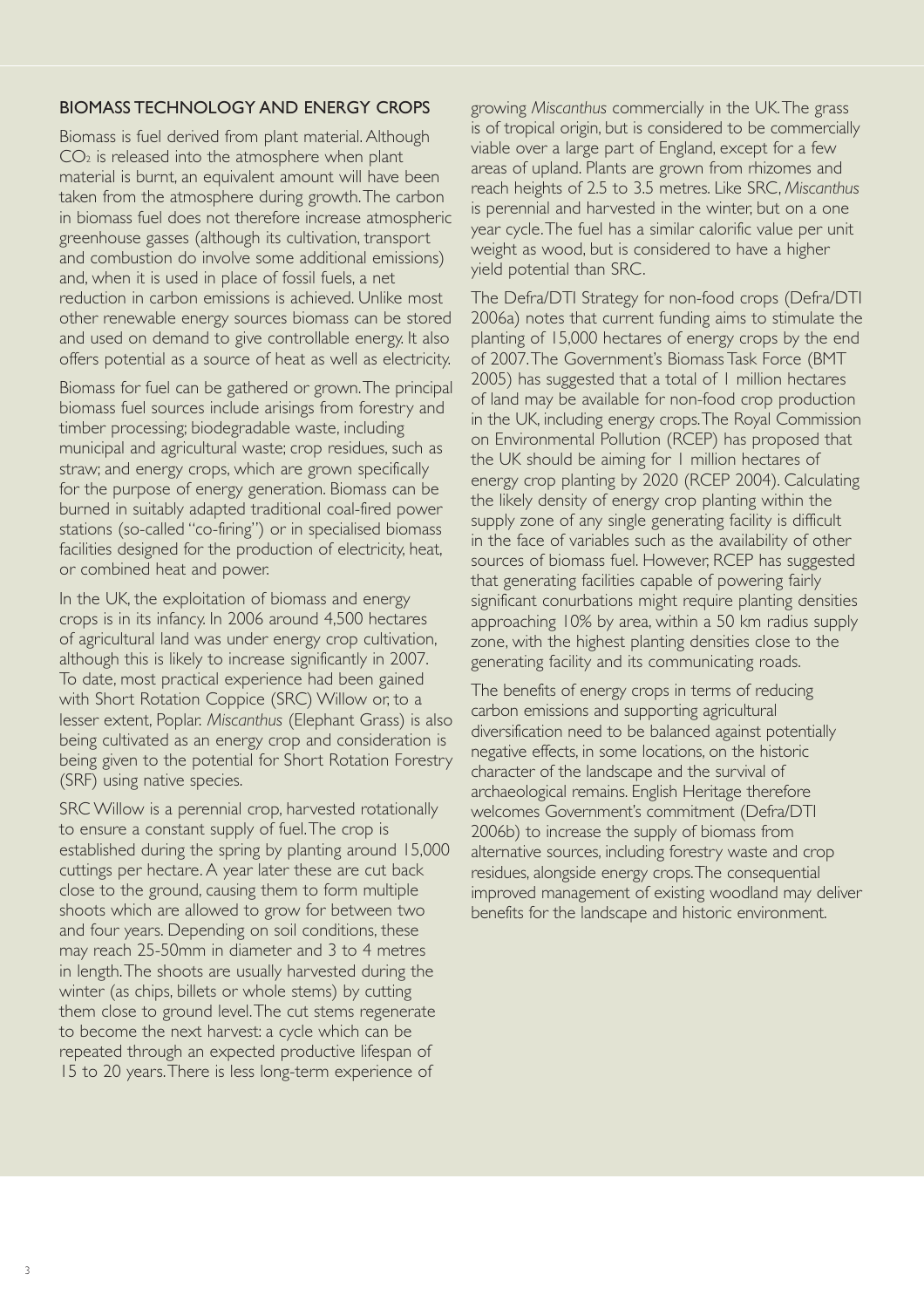1 Stand of mature Willow Short Rotation Coppice. Photograph: © Defra

2 Willow Short Rotation Coppice in leaf, August 2005. Photograph: © Forest Research

3 Harvesting of Willow Short Rotation Coppice at the end of second three-year rotation. Photograph: © Forest Research







## RENEWABLE ENERGY:THE PLANNING CONTEXT

#### National Policy

Planning policies on land-based renewable energy generation in England are set out in Planning Policy Statement 22: Renewable Energy (PPS 22).These are amplified by Planning for Renewable Energy: A Companion Guide to PPS 22, which offers practical advice on how these policies can be implemented on the ground. Additional advice is provided by The Planning Response to Climate Change: Advice on Better Practice issued by ODPM, the Scottish Executive and the Welsh Assembly Government.

The policy set out in PPS 22 and its companion guide are to be taken into account, alongside other planning policies, by regional planning bodies in the preparation of regional spatial strategies, by local planning authorities in the preparation of local development documents, and may also be material to decisions on individual planning applications.Where renewable energy developments affect the historic environment, the policies set out in Planning Policy Guidance 15: Planning and the Historic Environment (PPG 15) and Planning Policy Guidance 16: Archaeology and Planning (PPG 16) must also be taken into account.

PPS 22 states that renewable energy developments should be capable of being accommodated throughout England in locations where the technology is viable and where environmental, economic, and social impacts can be addressed satisfactorily. It stipulates that regional spatial strategies and Local Development Documents (LDDs) should contain policies designed to promote and encourage, rather than restrict, the development of renewable energy resources.

The PPS recognises the potentially adverse effect of some renewable energy developments on the visual amenity of the landscape. It requires these to be assessed by local planning authorities on a case-by-case basis – according to the type of development, its location and landscape setting – by means of objective analysis and professional judgement, supported by appropriate descriptive material.The PPS also recognises that renewable energy developments may have an adverse effect on both the historic and natural environment. It therefore stipulates that applications affecting World Heritage Sites should only be granted once an assessment has shown that the integrity of the site would not be adversely affected. It also specifies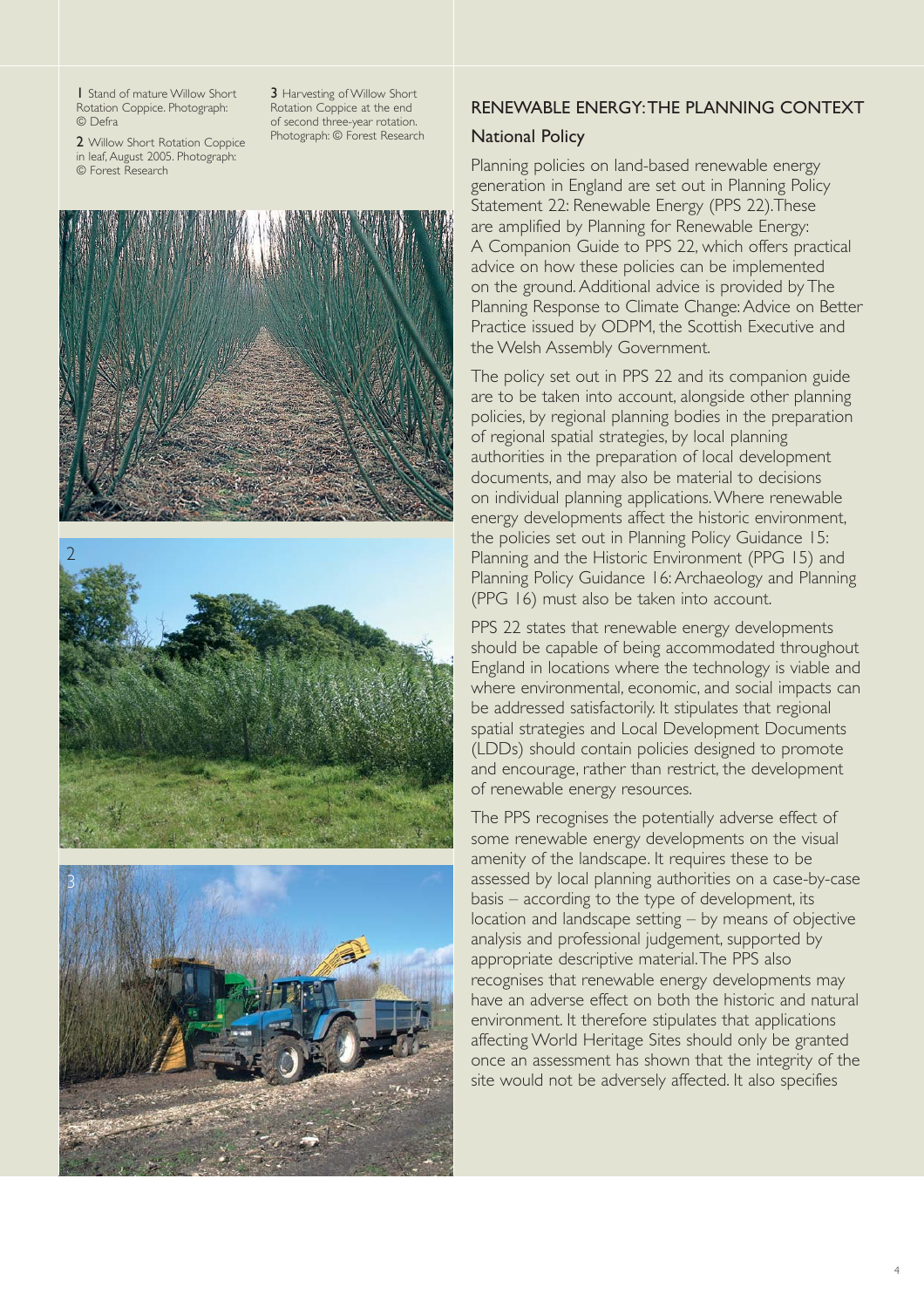that planning permission for renewable energy projects which affect Scheduled Monuments, Conservation Areas, Listed Buildings, and sites on the Register of Historic Battlefields and the Register of Parks and Gardens of Special Historic Interest in England should be granted only where it can be demonstrated that the objectives of designation of the area will not be compromised by the development, or where any significant adverse effects on the qualities for which the area has been designated are clearly outweighed by the development's environmental, social and economic benefits.

The PPS discourages the creation by regional planning bodies and local planning authorities of "buffer zones" around internationally or nationally designated areas which will prevent renewable energy projects. However, it acknowledges that the potential impact of developments close to the boundaries of these designated areas will be a material consideration to be taken into account in determining planning applications.

# Regional Spatial Strategies and Local Development Frameworks

Regional level policy is seen by government as critical to the achievement of national targets for renewable energy generation. PPS 22 stipulates that the regional spatial strategy framework should contain regional renewable energy generation targets and criteria-based planning policies which reflect considerations likely to influence the location of projects, such as the presence of internationally or nationally designated areas within the region. Although Regional Spatial Strategies will have a key role in identifying broad locations for renewable energy projects, these locations are not to be given defined boundaries and will not preclude projects in other locations. Regional planning bodies are encouraged to work with local authorities to ensure that any criteria-based policies are applicable across the region or in defined sub-regions.

PPS 22 includes internationally and nationally designated heritage sites amongst those considerations for which specific policies at the regional level may be appropriate.The Companion Guide to PPS 22 also confirms that sites or areas of heritage importance should be included and that criteria-based policies may be appropriate for undesignated landscapes with particular characteristics where the criteria have to be consistent across a number of individual districts.

Although much of the strategic framework for renewable energy planning will be established at the regional level with the involvement of local authorities, Local Development Frameworks (LDFs) will also play a strategically important role. PPS 22 requires local planning authorities to include criteria-based policies in LDFs which support regional generation targets and which provide guidance in relation to standalone renewable energy schemes or the integration of renewable energy into new development.These policies should focus on key local issues, within the framework set out by national planning policy and the Regional Spatial Strategy.

The Companion Guide to PPS 22 makes it clear that it will be usual for policies for standalone renewable energy schemes to list the issues which will be taken into account in determining specific applications, and that this should include impacts on landscape, townscape, and historic and cultural features and areas.The guide also makes it clear that, as the impact on designated sites of surrounding development is a material consideration in determining applications, local planning authorities should ensure that their criteria-based policies afford appropriate protection to the areas around nationally-designated assets. Policies can also be framed to assist decision-making on issues of landscape character outside nationally designated areas, and local planning authorities are advised to consider undertaking landscape capacity and sensitivity analyses in order to frame these.

Local planning authorities are also encouraged to consider preparing Supplementary Planning Documents on renewable energy.These documents can be used to set out in detail how criteria will be applied to assess renewable energy applications, to address the specific locational issues of different technologies, and to provide design guidance.They may also be used to indicate the relative sensitivity of some landscapes to particular types of renewable energy development, in order to guide developers' choice of sites.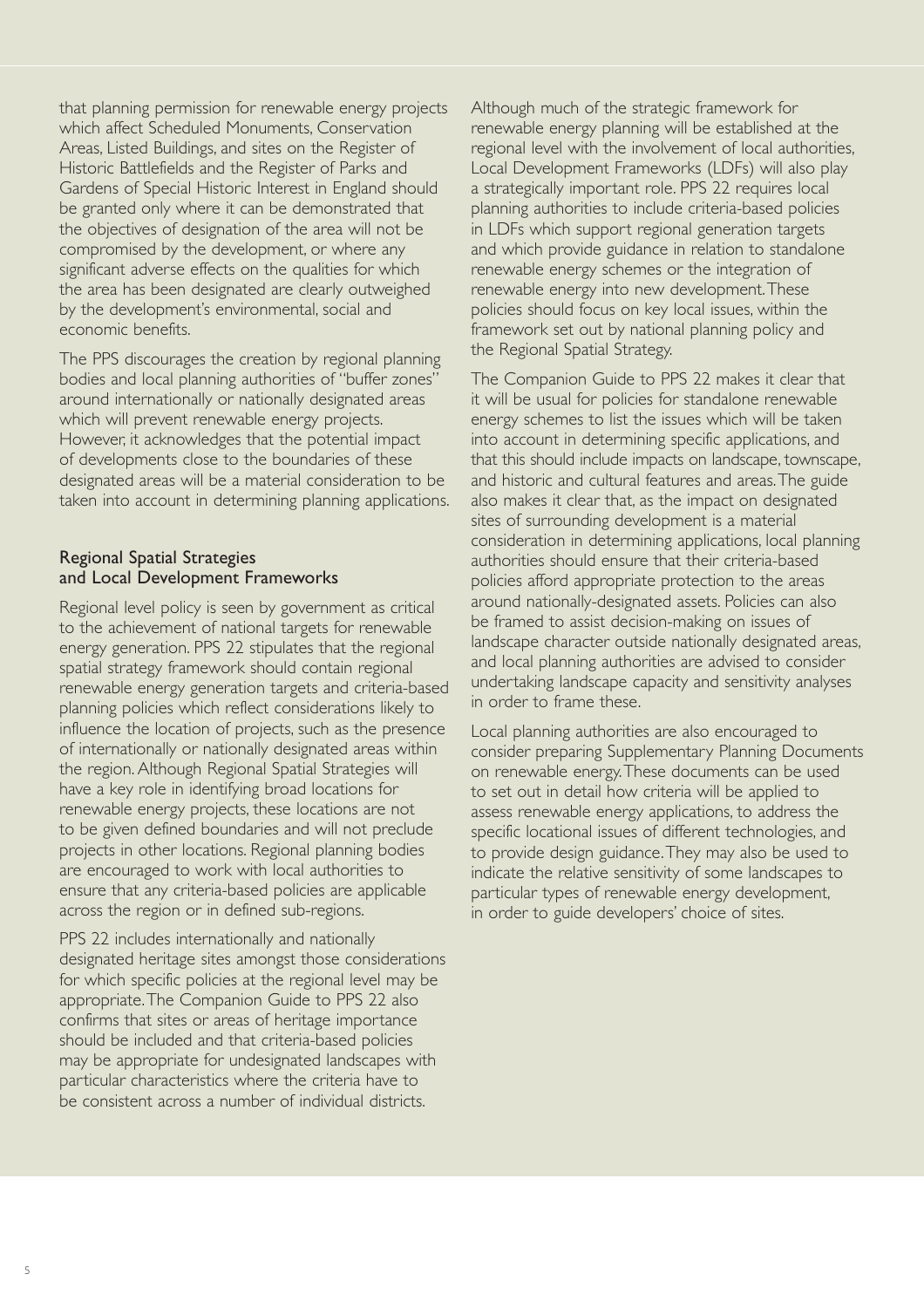4 Field of Miscanthus. Photograph: © Defra

**5** Harvesting of Miscanthus. Photograph: © Defra





# EVALUATING THE IMPACT OF BIOMASS PROJECTS ON THE HISTORIC ENVIRONMENT

#### Dealing with historic sites

Historic sites are a finite resource which cannot be replaced once damaged or destroyed.Therefore, when scoping and designing biomass energy projects (including the establishment of crops or construction of power stations), when determining planning or grant applications, or when reviewing the requirement for Environmental Impact Assessment, the effects of the proposed project on the historic environment should always be considered in accordance with Government guidance provided in PPG 15 and PPG 16. English Heritage recommends that consideration should include the implications for archaeological remains, historic buildings and designed landscapes, including their setting, as well as the historic character and associations of the wider landscape; should extend to both designated and significant undesignated sites and areas; and should embrace both the direct physical effects of projects and any indirect impacts, such as hydrological impacts in surrounding areas.

#### Biomass power stations

The Companion Guide to PPS 22 confirms that planning controls apply to biomass power stations and their associated impacts, but not to the production of energy crops.There are currently three basic categories of biomass power station:

- Plant designed primarily for the production of electricity;
- Combined Heat and Power (CHP) plant from which the primary product is electricity, but the excess heat is used productively, for instance as a district heating scheme;
- Heat only plant, covering a wide range of applications and scales, including heating for a single dwelling, a district or an industrial process.

Within these categories, there are several methods for converting dry biomass fuels into energy.These are described in detail in the Companion Guide to PPS 22. Visually, all of these facilities are very similar and share much in common from a planning perspective. More significant in planning terms is the generating capacity of the plant which will govern its scale and footprint and the procedure for handing applications.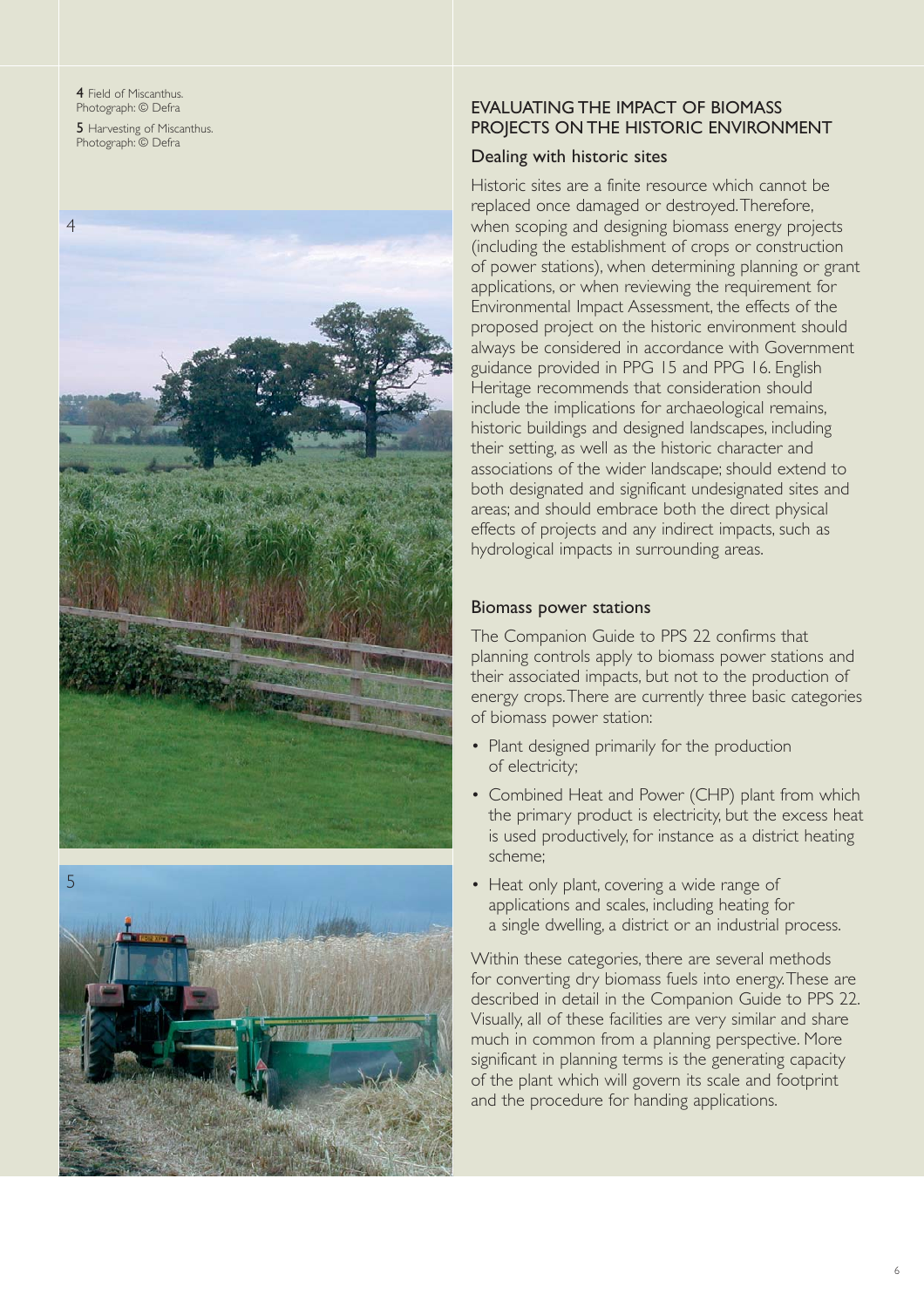New electricity generation plants with capacity of more than 50MW need to obtain consent from the Secretary of State for Trade and Industry under Section 36 of the Electricity Act 1989. In these cases, the Local Authority is a statutory consultee on the application. Heat only plants, and electricity plants or Combined Heat and Power plants with an electrical output of 50MW or less require planning permission from the local planning authority under the Town and Country Planning Act 1990.

When determining a planning application for a plant or advising the Secretary of State, Local Planning Authorities are advised to consider its possible impact in terms of visual intrusion, noise and increased traffic, alongside its economic and carbon mitigation benefits. The Companion Guide to PPS 22 sets out in more detail the information which might be expected to accompany an application and possible planning conditions which might be applied to any permission. Depending on the scale of the plant, it may require screening to determine whether an Environmental Impact Assesment (EIA) is required under The Town and County Planning (Environmental Impact Assessment) (England and Wales) Regulations 1999.

#### Energy crops and environmental impact assessment

Although the cultivation of energy crops does not require planning consent, the Companion Guide to PPS 22 confirms that environmental issues associated with fuel supply may include impacts on landscape and archaeology. Defra's best practice guidelines (Defra 2002 and 2004) on planting and growing *Miscanthus* and SRC, also stress the need to consider landscape and archaeological issues in choosing sites for energy crops, as does Forestry Commission guidance on the establishment of SRC (Tubby and Armstrong, 2002).

English Heritage therefore considers it to be good practice for biomass plant applications to be preceded by a broad constraints and opportunities assessment for cropping within the plant's catchment.This is not only because of the potentially significant landscape and archaeological impacts of large-scale energy crop cultivation but also because of the "knock-on" effects which any large-scale constraints within the catchment could have on travel patterns associated with fuel supply.This constraints and opportunities exercise should include a desk-based appraisal of the landscape character and archaeological potential of the plant's catchment area.

The Companion Guide to PPS 22 (paragraph 43) also confirms that individual crop planting proposals may be subject to an Environmental Impact Assessment (EIA).Where planting of SRC is proposed under The Energy Crops Scheme (ECS) of the England Rural Development Programme, the Forestry Commission is required to determine whether an application is likely to have sufficient impact on the environment to require an Environmental Impact Assessment (EIA) in accordance with the procedures set out in The Environmental Impact Assessment (Forestry) (England and Wales) Regulations 1999.

Where crops are to be established within areas of uncultivated land or semi-natural areas, the Environmental Impact Assessment (Agriculture)(England) Regulations 2006 may apply. A determination similar to that required for the forestry EIA will take place for *Miscanthus*. Local authority historic environment advisers are consultees in both of these processes, as is English Heritage where statutorily protected sites are involved. It is expected that any further planting of energy crops under the 2007-13 Rural Development Programme for England (RDPE) would be subject to the same EIA process.

#### Energy crops and archaeological sites

Energy crop cultivation has the potential to damage archaeological remains as a result of planting processes, subsequent root growth, hydrological impacts, the eventual retrieval or disposal of plants and rhizome harvesting.

The establishment of crops within previously cultivated areas need not require more invasive ground disturbance than normal inversion tillage for cereal planting, provided sub-soiling in advance of crop establishment is avoided. However, grubbing out of redundant SRC stools or mechanical retrieval of *Miscanthus* rhizomes for propagation purposes has the potential to cause significant disturbance to any underlying archaeological remains and should, therefore, be avoided in areas considered to be archaeologically sensitive.

The potential for damage to archaeological remains arising from root growth should also be considered and may vary with the type of energy crop grown.The roots of SRC can reach over 1 metre in depth, although deep roots may be small and few in number (Crow and Houston 2004). *Miscanthus* rhizomes may grow to a depth of 0.3 metres, while continuing to develop laterally,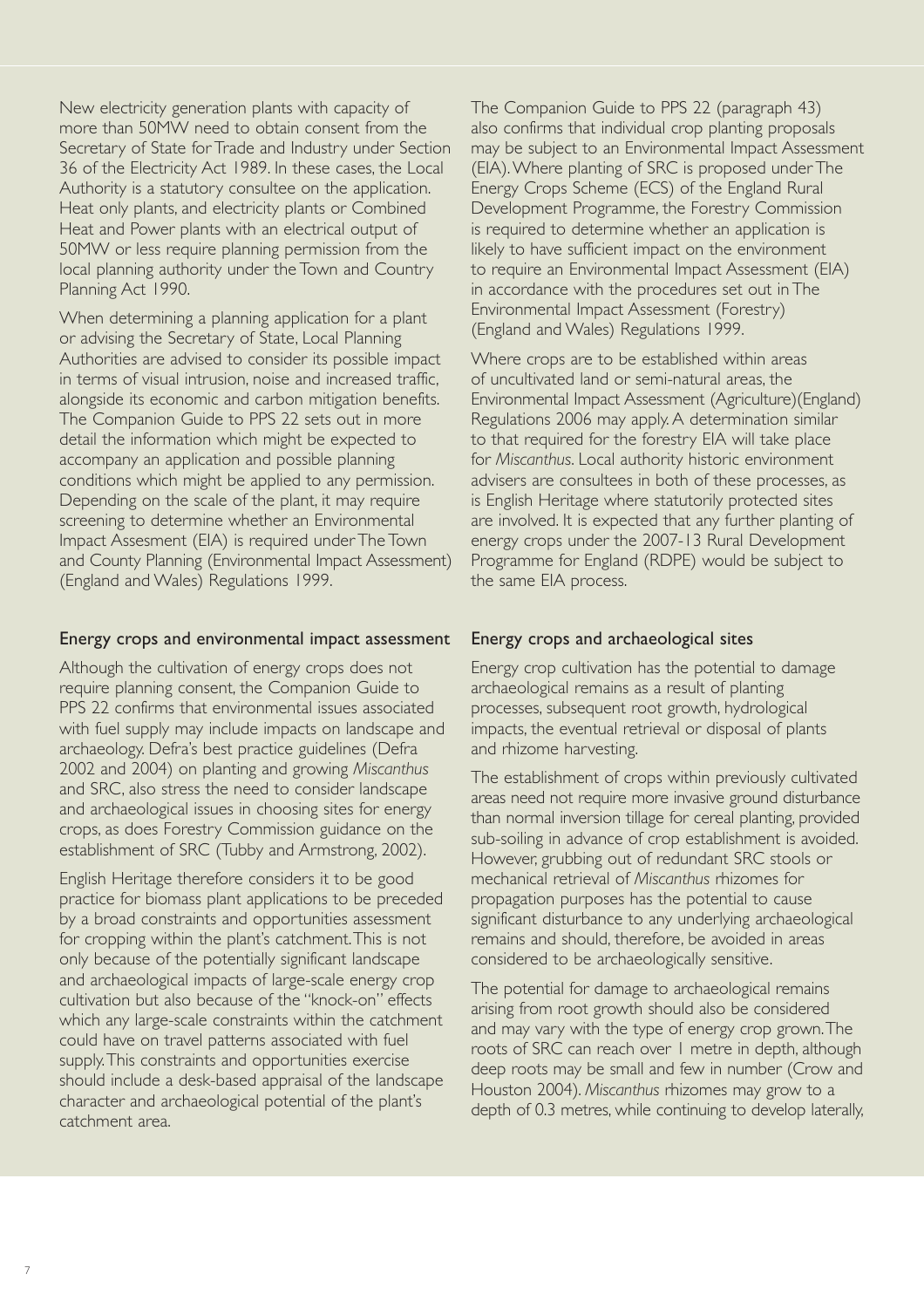6 Planting of biomass crops should avoid known archaeological sites. Short Rotation Coppice plantations near Swindon, Wiltshire, avoid well preserved areas or Medieval ridge-and-furrow earthworks. Photograph: NMR 24190-01 © English Heritage NMR

7 The impact of energy crop plantations on the setting of historic sites, buildings and landscapes should always be considered. Photograph: © English Heritage. Photographer Steve Cole.





and its fibrous rooting system can penetrate to as much as 2 or 2.5 metres in depth.These deeper roots may develop considerable mass, (Neukirchen et al 1999; Riche and Christian 2001) and further research work is required on this topic. In broad terms, however, the cultivation of energy crops is very likely to be less benign in archaeological terms than retaining sites within permanent pasture and may be more damaging than some other types of crop cultivation, despite reducing the frequency of cultivation episodes. Past and current land use will, therefore, be a major factor in determining the potential effect of energy crops on archaeological site preservation.

Depending on rainfall and soil type, energy crops, particularly SRC, are likely to have a higher water requirement than most other types of ground cover and cause localised lowering of the water table.This effect could have adverse implications for waterlogged (and therefore well preserved) archaeological remains in wetland and alluvial areas and should be considered as part of any Environmental Impact Assessment of planting proposals.

Government policy, set out in Planning Policy Guidance 15 and 16, promotes the preservation of significant archaeological remains in situ wherever practicable. Where remains are threatened by development and cannot be preserved, provision for recording threatened remains is the responsibility of the developer.To avoid unnecessary damage, and as the profit margins of energy crop developments are likely to be seriously adversely affected by any requirement to record threatened archaeological remains, those seeking to establish energy crops should always avoid recorded sites and, wherever practicable, should also avoid areas recognised as being of high archaeological potential. Early consultation with the local authority Historic Environment Record in order to inform site selection is therefore essential if the potential archaeological impacts of energy crop cultivation are to be recognised and avoided. A full list of Historic Environment Records is available at www.heritagegateway.org.uk.

As the planting of energy crops will occupy only a proportion of a typical biomass power station supply zone and as establishment grants make provision for unplanted areas, it should be possible to avoid damage to areas of archaeological sensitivity, if appropriate assessment procedures are carried out.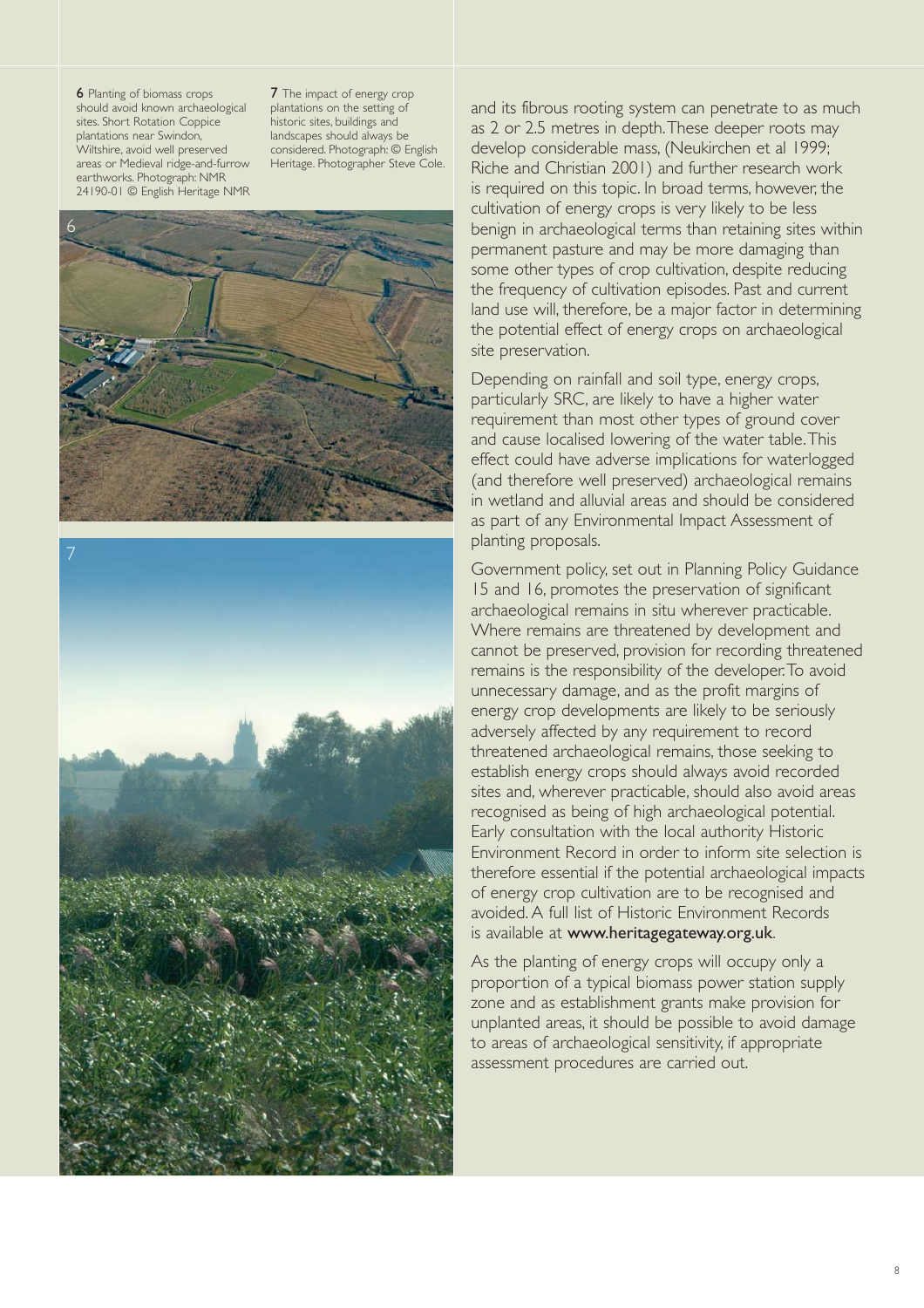Areas of grassland present a particular challenge as they often contain archaeological sites that are better preserved than those in cultivated areas, but often pose greater problems in terms of site detection and recognition. As a result, the record of archaeological sites tends to be more complete in areas of cultivation. For several reasons, therefore, planting in cultivated areas is likely to present a lower risk of damage to archaeological remains and is generally preferable to planting in areas of permanent grassland.

Planting in areas of very low archaeological potential, such as disused or reinstated gravel pits, landfill or open cast coal mining sites will minimise the risk of damage to archaeological remains, although landscape impacts will need to be considered.

Energy crop cultivation is likely to damage the archaeological integrity of scheduled monuments. As these sites are comparatively limited in area and can generally be avoided, English Heritage will normally oppose energy crop planting within their boundaries.

#### Energy crops and the setting of historic sites

Without careful planning, biomass power stations and (because of the potential scale of planting and the exotic character of some crops) energy crop plantations have the potential to impair the setting of historic sites and compromise the visual amenity of the wider landscape, detracting from historic character and sense-of-place. PPS 22 and its Companion Guide advises that, in determining planning applications for biomass power station developments, consideration should be given to their impact on the wider landscape setting and visual amenity of historic sites.This consideration should include the effects of the plant and its related infrastructure (such as power transmission lines, access roads and signage). Similarly, Defra and Forestry Commission guidance on energy crop establishment require consideration to be given to the visual impact of energy crops, through relevant EIA procedures.

While changes within the setting of historic buildings, sites or areas may often be acceptable, in some instances biomass developments or energy crop establishment will be unacceptably detrimental to their character or visual amenity.This may particularly be the case within,

or in the vicinity of, important designed landscapes or other significant historic landscapes, such as battlefields. English Heritage recommends that proposals for biomass power stations or energy crops within sites on the English Heritage Registers of Parks and Gardens of Special Historic Interest in England or Register of Historic Battlefields, or within their settings, should not normally be permitted, where these would adversely affect the historic significance of the site.

#### The wider landscape

PPG 15 (paragraph 2.26) refers to the need to take the historical dimension of the landscape as a whole into account when defining planning policies for the countryside.The historic character of landscapes should therefore be considered when framing planning policies for renewable energy alongside other visual and aesthetic issues. English Heritage also recommends that historic landscape character is considered when determining individual planning applications for biomass generation facilities or grant-aid applications for energy crop establishment.

While all landscapes are the product of human intervention and are therefore have some degree of historic interest, some landscapes have been far more dynamic over time or have altered more radically than others.These historically dynamic landscapes, particularly those where the prevailing character is industrial or agriculturally intensive, may be better suited to accommodating large-scale energy crop establishment than less dynamic areas such as areas of well preserved prehistoric or medieval fieldscape.

Where local authorities have completed an appraisal of the historic dimension of the landscape as part of the English Heritage sponsored Historic Landscape Characterisation programme, English Heritage recommend this is incorporated at an early stage in the overall assessment of landscape and archaeological impact.Where significant plantings are proposed close to historic settlements, Conservation Area Appraisals may also be relevant.

Consideration of landscape impacts should extend not only to the effects of individual projects but also to the cumulative effects of developments. Seasonal variations in visual impact should also always be considered.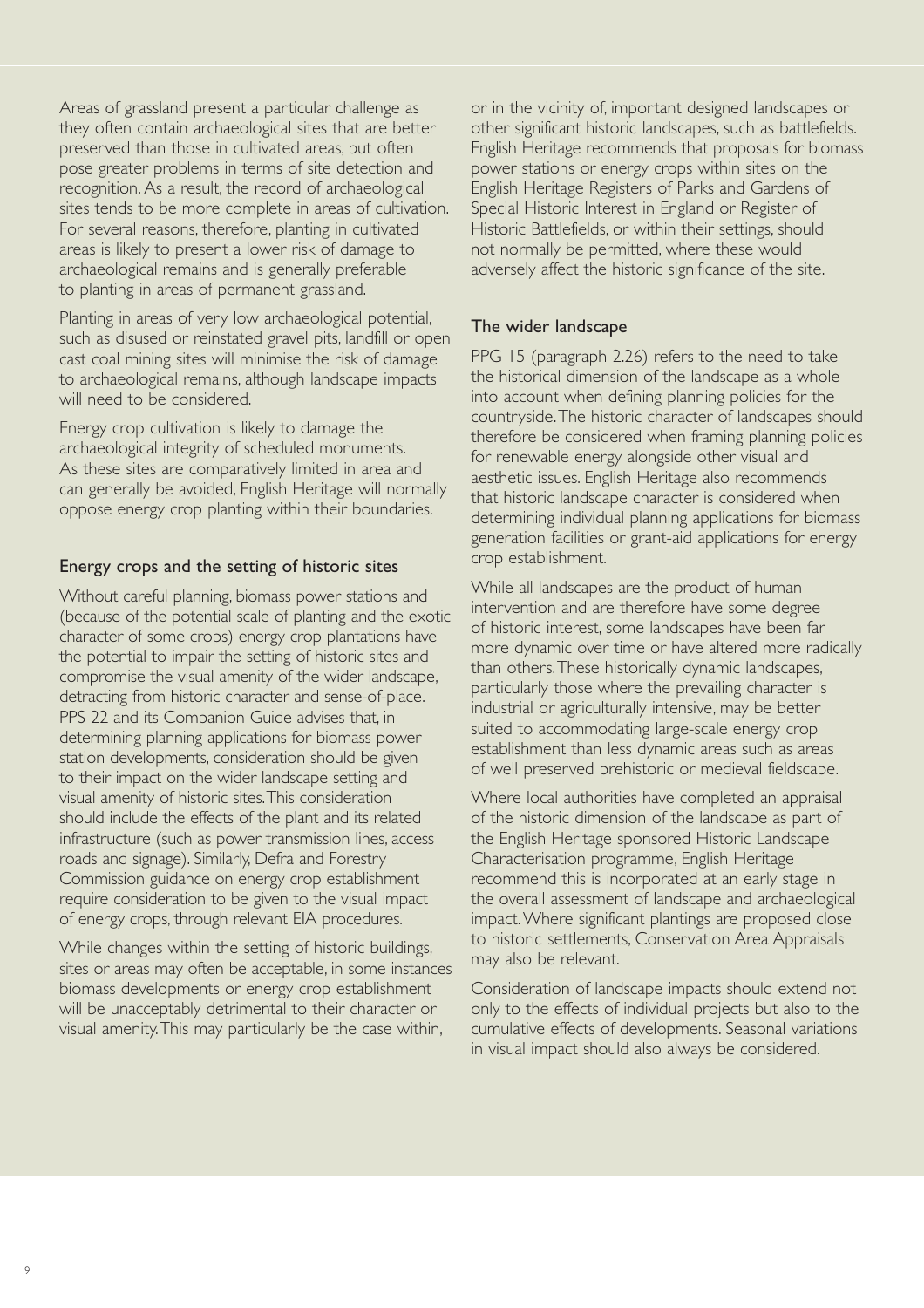#### World Heritage Sites

PPS 22 stipulates that, along with other designated sites of international importance, renewable energy developments should not adversely affect the integrity of World Heritage Sites.World Heritage Sites are inscribed under the terms of the World Heritage Convention, an international treaty which imposes obligations on the UK. Details of the operation of the World Heritage Convention are contained in Operational Guidelines for the Implementation of the World Heritage Convention (2005).This guidance extends to protection of the visual amenity of the setting of World Heritage Sites, as well as the sites themselves.

The setting of some World Heritage Sites in the UK is more formally defined than for other heritage designations, by means of a mapped area included in the nomination file and approved by the intergovernmental World Heritage Committee at the time of the Site's inscription on the World Heritage List.This should be taken into account when determining proposals for power station construction or energy crop planting in proximity to World Heritage Sites, as should the specific guidance on World Heritage Sites provided in PPG 15.

# Impacts from traffic

Generally, only short term storage facilities are provided at biomass power stations, and regular fuel deliveries are needed. It has been estimated, for example, that a 10MW plant producing electricity continuously would require around 20 deliveries a day by 38 tonne lorry. In determining planning applications for large biomass power facilities, English Heritage recommends that consideration should be given to the implications of resultant increases in traffic volumes for the historic environment.Traffic should, for example, avoid vulnerable historic settlements, such as villages with narrow streets, fragile buildings or vulnerable monuments, such as historic bridges.

# REFERENCES AND KEY SOURCES

Bell, S and McIntosh, E 2001: *Short Rotation Coppice in the Landscape*. Forestry Commission Guideline Note 2

British Biogen not dated: *Short Rotation Coppice for Energy Production: Good Practice Guidelines*

BMT 2005: *Biomass Task Force: Report to Government*, October 2005

Crow, P and Houston, T | 2004: "The influence of soil and coppice cycle on the rooting habit of short rotation poplar and willow coppice" in *Biomass and Bioenergy* 25, 2004, 497- 505

DoE 1990: Planning Policy Guidance 16: *Archaeology and Planning*. Department of the Environment, London

DoE/DNH 1994: *Planning Policy Guidance 15: Planning and the Historic Environment*. Department of the Environment and Department of National Heritage, London

Defra 2002: *Planting and Growing* Miscanthus: *best practice guidelines for applicants to Defra's Energy Crops Scheme*. www.defra.gov.uk/erdp/pdfs/ecs/miscanthusguide.pdf

Defra 2004: *Growing Short Rotation Coppice: best practice guidelines for applicants to Defra's Energy Crops Scheme* (PB7135). www.defra.gov.uk/erdp/pdfs/ecs/src-guide.pdf

Defra/DTI 2006a: *A strategy for non-food crops and uses: creating value from renewable materials*, Defra and DTI, London

Defra/DTI 2006b: *The Government's Response to the Biomass Task Force Report*, April 2006, Defra and DTI, London

English Heritage 2005: *Wind Energy and the Historic Environment*, London, English Heritage, October 2005, Product Code 51099

English Heritage 2006: *Climate Change and the Historic Environment*, London, English Heritage, January 2006, Product Code 51098